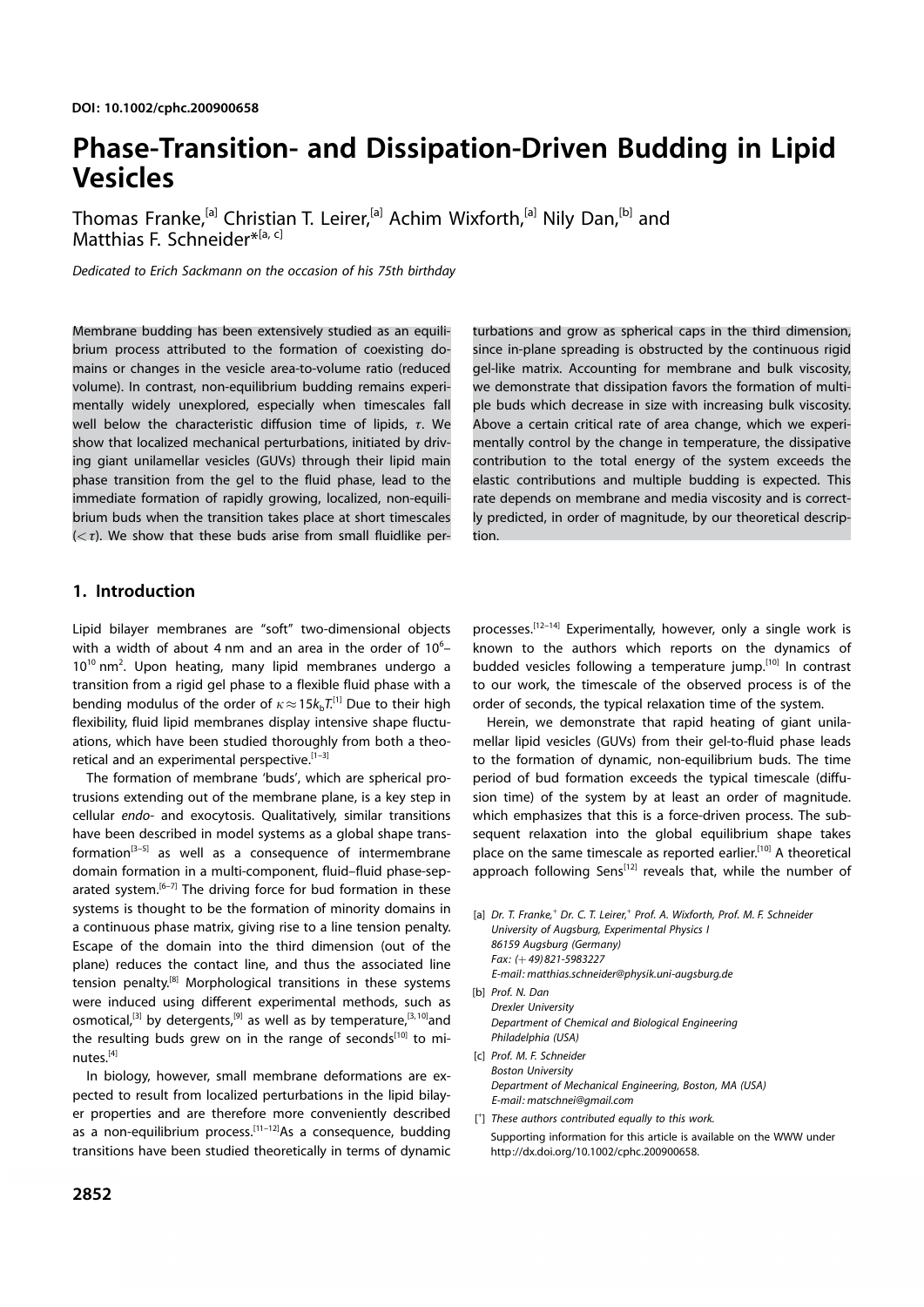buds increases with increasing heating rate and bulk viscosity, the size of the transient buds follows exactly the opposite relation. The reason is that while dissipation favors multiple small buds, elastic processes favor single bud formation. This is in excellent agreement with our observations.

# Materials and Methods

The compounds 1,2-dipalmitoyl-sn-glycero-3-phosphocholine (DPPC), 1,2-dimyristoyl-sn-glycero-3-phosphocholine (DMPC), 1,2 dipentadecanoyl-sn-glycero-3-phosphocholine  $(D_{15}PC)$  and 1,2-dilauroyl-sn-glycero-3-phosphocholine (DLPC) were purchased from Avanti Polar Lipids (Alabaster, Alabama, USA) and used without further purification. Fluorescently labeled T-Red DHPE (Texas Red 1,2 dihexadecanoyl-sn-glycero-3-phosphoethanolamine,triethylammonium salt) was obtained from Invitrogen/Molecular-Probes (Carlsbad, Ca) and Dil<sub>18</sub> from Sigma Aldrich (Germany). For all experiments, ultrapure water (18.2 M $\Omega$ , pure Aqua, Germany) was used.

Vesicles were prepared by a standard electroformation method.<sup>[15]</sup> Briefly, lipid solutions containing 0.2% fluorescent dye were spread on indium tin oxide (ITO) coated glass slides and dried from organic solvent (chlorophorm). The remaining solvent was removed in a vacuum desiccator for at least three hours. Two ITO plates were as-

sembled in parallel and separated by a Teflon spacer of 2 mm thickness. To initiate, lipid swelling medium was added to the films and after subsequent application of an alternating electric field of a frequency of 10 Hz and an amplitude of 1  $V$ mm<sup>-1</sup>, giant unilamellar vesicles (GUVs) formed within six hours. The GUVs were carefully transferred with a pipette into the experimental chamber containing the same iso-osmotic solution as the preparation chamber. Both fluorescent and phase-contrast images were collected with a standard charge-coupled device (CCD) camera (Hamamatsu Photonics Deutschland, Herrsching am Ammersee, Germany) coupled to an Axiovert 200m microscope (Zeiss, Oberkochen, Germany). Our experiments were performed in a closed, temperature-controlled chamber with optical access from the bottom and the top. During the experiments, the temperature was controlled with the aid of a standard heat bath (Julabo, Seelbach, Germany), and temperature measurements were performed with a thermocouple within the experimental chamber.

vesicle (GUV) immersed in a narrow gap between two heated glass slides, as shown in Figure 1. The initial, wrinkled structure is typical for vesicle membranes in the gel-like phase where lipid mobility is suppressed. Increasing the temperature above the transition temperature leads to some flattening of the membrane surface and the immediate appearance of small domains (or buds), whose area grows as shown in Figure 2. The time-averaged rate of bud-area increase is estimated to be  $\dot{A}_{\text{bud}}$   $\approx$  3.10<sup>-10</sup> m<sup>2</sup>s<sup>-1</sup> from measuring the bud-radius dependence on time.

Generally, the transition into the fluid phase is associated with an area increase of about 20-25%.<sup>[6]</sup> Considering the size of the vesicle in our experiment, this corresponds to a total change in membrane area during melting of approximately  $\Delta A_{\text{tot}}$   $\approx$  3.10<sup>-9</sup> m<sup>2</sup> (calculated from the vesicle in the fluid phase because there wrinkles are absent) over a temperature interval of  $\Delta T_{\rm m}$   $\approx$  1 °C. At an experimentally controlled heating rate of  $5^{\circ}$ Cs<sup>-1</sup>, we end up with a rate of change in area of  $\lambda$  $\approx$  10<sup>-8</sup> m<sup>2</sup>s<sup>-1</sup> for the entire vesicle shown in Figure 1. Dividing this externally "forced" increase in area  $\lambda$  by the observed average area growth rate  $\dot{A}_{\text{bud}}$  of an individual bud (Figure 2) demands that the total area increase  $\Delta A_{\rm tot}$  is accommodated by



Figure 1. Phase-transition-induced extravesicluar budding of pure DPPC vesicles: as the temperature is increased from  $T=35$  to 45 °C, the vesicle undergoes a phase transition from gel (a) to the fluid state (b–d). The temperature of the gel–fluid phase transition of DPPC is  $I_{\rm m}$   $\approx$  41 °C. Clearly, small buds of a final size ranging between  $R \approx 1$ –4 µm ( $R = 2.8 \pm 1.4$  µm) depart from the mother vesicle and disappear again. The marks in (d)–(f) point out that, originally, there is no diffusion of the buds on the vesicle surface (see the movie in the Supporting Information). Repeating experiments revealed that more than 30% of all the (freshly prepared) vesicles undergoing a morphological transition in the first place did exhibit a budding transition of the same time and size scale as presented. Buds of 23 vesicles (each between 20–40 buds) were analyzed to extract an average growth rate of  $\dot{A}_{bud}$   $\approx$  3·10<sup>-10</sup> m<sup>2</sup> s<sup>-1</sup>.



2. Results

We observed the phase-transition-induced budding of a DPPC

Figure 2. The dynamics of bud growth. Analyzing 50 buds, an average growth rate of  $(1-3)\cdot10^{-10}$  m<sup>2</sup>s<sup>-1</sup> has been calculated (scale bar 7 um).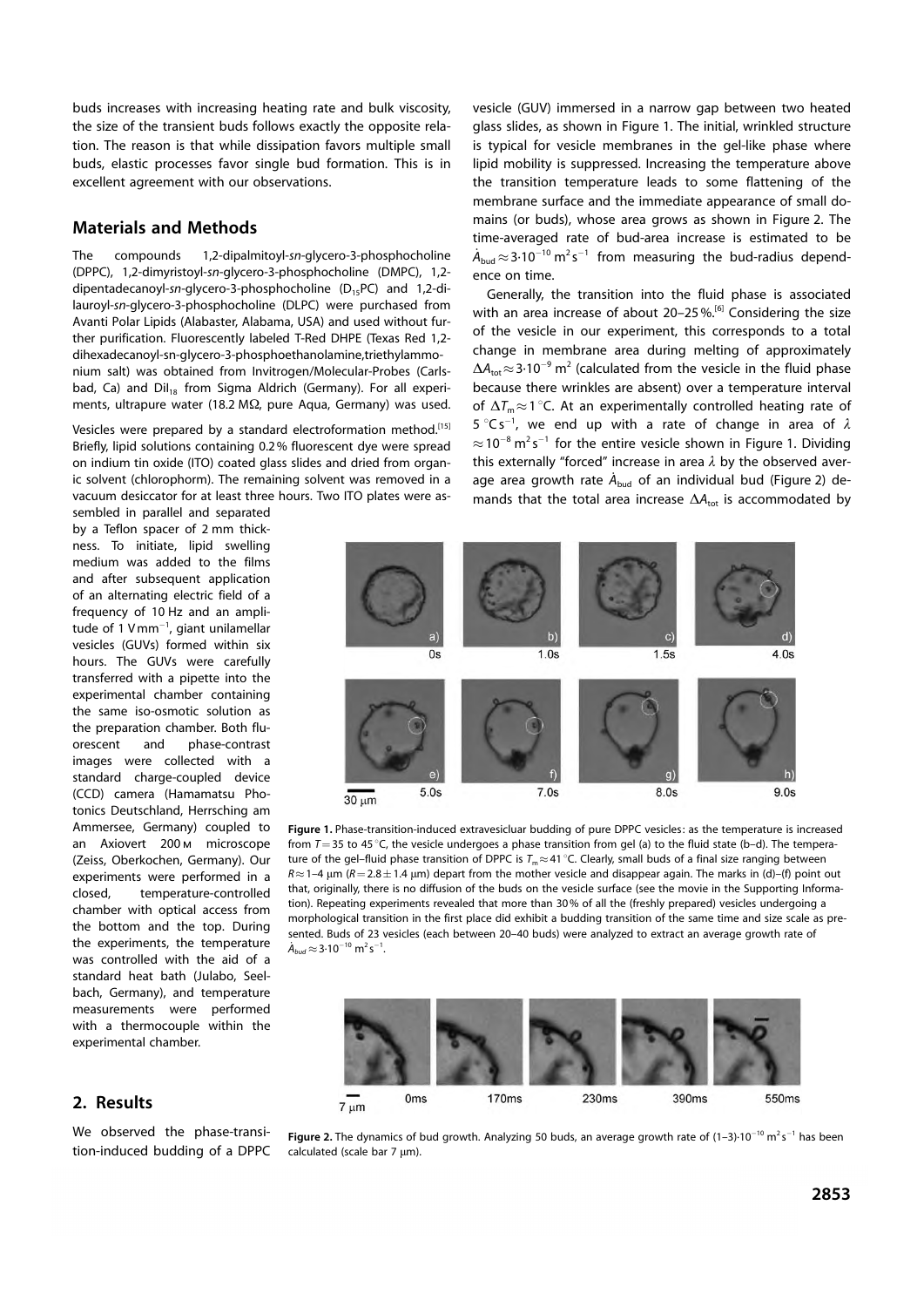the formation of roughly 30 buds, which is in good agreement with our experiments where we typically found 20–40 buds (Figure 1). It shows that most of the area increase due to the melting process is consumed by formation of the microscopically visible buds. During the melting process, the surrounding of the buds becomes more fluid and therefore expands as well. For our estimate, however, we assume that the entire increase in membrane area is contained within the buds, which is supported by the observation that the buds initially formed do not show any diffusion (Figure 1d–f), which indicates a "rigid" matrix. This suggests that the process is controlled by the viscous properties of the system, and therefore, dynamical aspects also have to be incorporated. Furthermore, all buds appear as individual objects and are triggered by local rather than global changes in the membrane properties, in contrast to earlier studies on GUV vesicles from 1-stearoyl-2-oleoyl phosphatidylcholine (SOPC) and bovine brain lipids.<sup>[3-4]</sup> All the vesicles undergo an area increase of 20–25%. However, it is important to note that not all vesicles exhibit a budding transition when heated. Approximately 30% of all (freshly prepared) vesicles showing a transition did exhibit a budding transition of the same time and size scale as presented. However, recalling that this is a dynamic process that depends on local curvature, local rate of expansion, and so on, it is not at all surprising that there is more than just one budding scenario. We believe that the reason that not all vesicles undergo the same transition is a fingerprint of uncontrollable asymmetries in lipid distribution between the inner and outer monolayer or multilayer formation, which in turn changes the spontaneous curvature. In multiple-component systems, variations in lipid distribution becomes increasingly hard to be experimentally controllable.

In the next section, we will clarify the nucleation process of the growing buds which is necessary to analyse the dynamics of the process.

### 2.1. Fluid Domains and Bud Nucleation

It is well-know that small fluidlike domains nucleate in a gellike matrix during lipid main phase transition.<sup>[17]</sup> As inferred from particle-tracking data of single buds, there is no significant diffusion of buds on the vesicle membrane. This fact supports the constellation of a gel-like majority phase with nucleating fluidlike domains. To determine whether the buds are indeed fluid, we added a small (0.1 mol%) amount of the fluorescently labelled lipid DiI18, which preferentially incorporates into the gel-phase (18). In Figure 3, a series of fluorescence images taken during the heating process of a  $DLPC-D_{15}PC$ (1:1) mixture is shown. The darker areas in the images indicate a lower dye solubility (note, however, that the dye solubility in the fluid phase is not zero), and therefore, a predominately fluid phase. This supports the idea that growing fluidlike domains in a gel-like matrix are indeed the origin of the observed buds in Figures 1and 2. After nucleation, the melting process and accompanied area increase continues. As noted earlier, the membrane area in the fluid phase increases by approximately 25%.<sup>[16]</sup> However, no water permeation takes place over the



Figure 3. Fluorescence image of a section of a GUV showing bud formation. DiI18 preferentially incorporates into the gel phase and the fluid phase is therefore darker. This reveals that the bud does in fact origin from a fluidlike domain. To follow the process, experiments were performed by slowly increasing the temperature in a DLPC–D<sub>15</sub>PC (1:1) mixture from 20 to 45 °C. The rather broad phase-transition regime allows us to maintain the coexistence over a longer time period. Time intervals between images were 1–2 s.

short timescales studied, constraining the overall vesicle volume. Therefore, the increase in total area results from the rapidly growing fluidlike domains, which are surrounded by a mechanically rigid gel-like matrix, and leads to a projection out of the vesicle plane, as sketched in Figure 4.



Figure 4. Domain growth under lateral confinement. The surrounding gellike matrix does not expand during melting of the fluid domain. The increase in area due to melting requires an escape in the third dimension, thus forming a spherical cap. The height of the cap—and therefore the contact angle—is set by the projected area of the domain (namely, the area of the gel phase that transitioned into the fluid phase) and the area ratio between the fluid and gel phases, as shown in Equation (1).

#### 2.2. Dynamics of Bud Formation

Previous experimental studies examined budding on timescales of a few seconds to minutes.<sup>[3,4-10]</sup> Herein, however, the change in area takes place very rapidly, which leads to the formation of single buds of a diameter of about 1  $\mu$ m during approximately 60 ms. Recalling that typical timescales of bulk and membrane diffusion are in the range of seconds on these size scales, [1-4] we expect dissipation to be a major contribution to the dynamics of the morphological change. A thorough theoretical model of the dynamics of the budding process is beyond the scope of this work. In principle, our theory does not distinguish between intra and extravesicular budding. A local asymmetry between the inner and outer monolayer may create a localized change in spontaneous curvature which will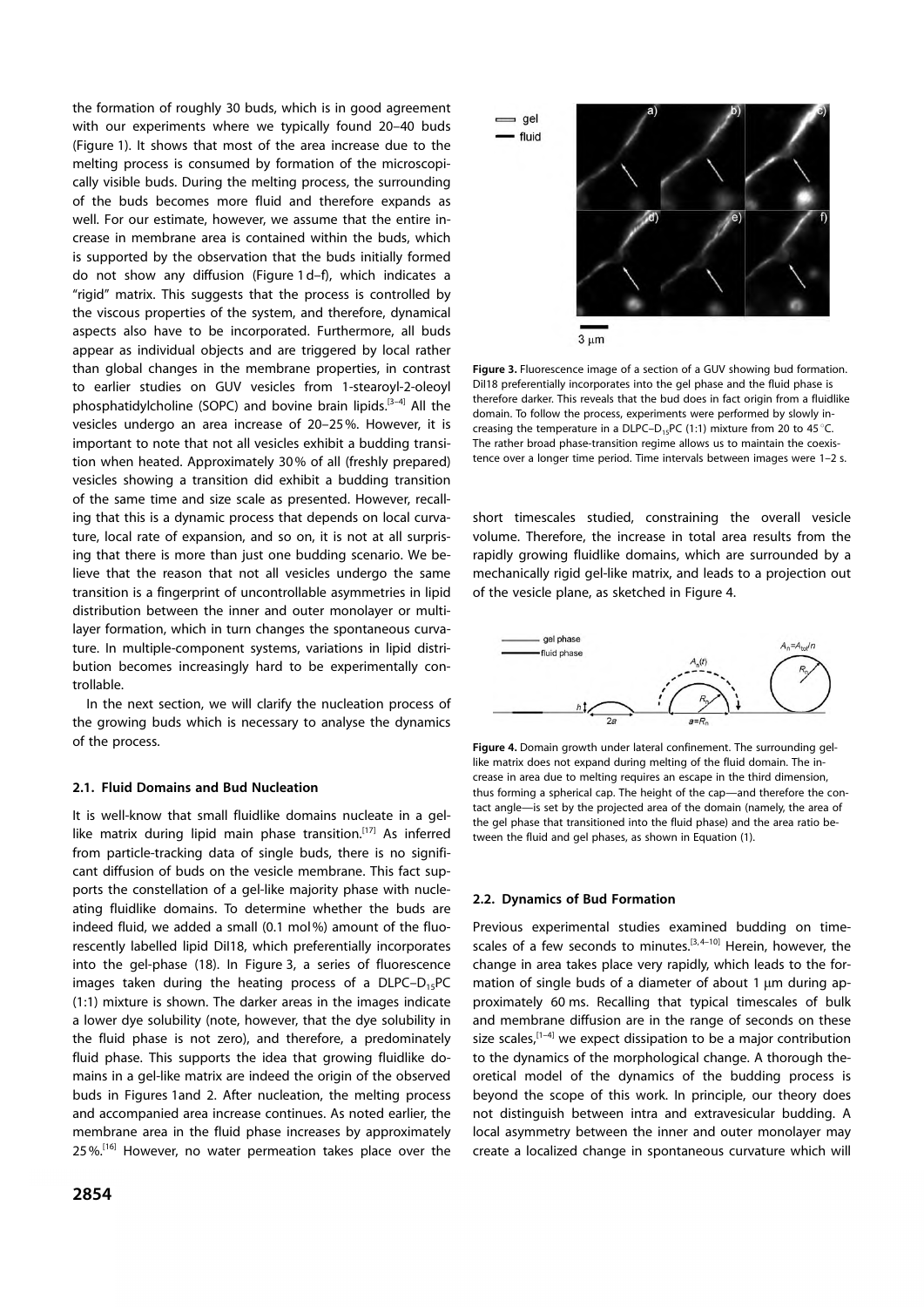favor either one of the two budding scenarios. Variations between the inner and outer side of the membrane in lipid composition, bath conditions or protein (e.g. cytoskeleton) anchoring, render this asymmetry quite likely.<sup>[19]</sup> However, we briefly discuss the role of dissipative terms, following the work of Sens,<sup>[12]</sup> who studied non-equilibrium bud formation due to introduction of a local change in lipid density on one side of a lipid bilayer. Although in our experiments budding is not induced by a local perturbation in lipid symmetry between the two leaflets of the bilayer membrane as in Sens work, the proposed analysis of energy dissipation still holds for our experimental situation. The change in energy  $E_{\text{tot}}$  due to the overall increase in area  $\Delta A_{\text{tot}}$ during the lipid phase transition is given by the sum of the elastic (bending) and dissipative terms [Eq. (1)]:

$$
E_{\rm tot} = n\varepsilon_{\rm B} + n \int P^{\rm Dis} \mathrm{d}t \tag{1}
$$

where  $n$  is the number of individual buds formed and  $P$  the dissipated power. The elastic contributions  $\varepsilon_{\rm B}$  of each individual bud are simply described by the membrane bending energy according to Helfrich<sup>[20]</sup> [Eq. (2)]:

$$
\varepsilon_{\mathsf{B}} = \frac{\kappa}{2} \int \left(\frac{2}{R}\right)^2 \mathsf{d}A \tag{2}
$$

where  $\kappa$  is the bending modulus, A the area, and  $R_{\rm n}$  the radius of the formed spherical cap (Figure 4). The dissipative term has two contributions: One arising from the flux of volume<sup>[12]</sup> [Eq. (3)]:

$$
P_{\text{bulk}} = \frac{22}{5} \eta \frac{(\dot{V})^2}{\pi a^3} \tag{3}
$$

and a second one from the flux of membrane area [Eq. (4)]:

$$
P_{\text{mem}} = \mu \frac{(\dot{A})^2}{\pi a^3} \tag{4}
$$

Here,  $\eta$  represents the bulk viscosity, and V and A the change in volume and area, respectively. The parameter  $a$  denotes the neck radius of the bud and  $\mu$  the lateral membrane viscosity. The fact that only fluid parts of the membrane exhibit budding allows us to treat these terms like a homogenous fluid system.

Using a Lagrangian description, Sens derived the dynamic equation for bud formation using Equations (2) and (3). However, it will turn out sufficient for our discussion to focus on the impact of  $n$ , the number of buds, and the rate of increase in total vesicle area  $\lambda = dA(t)/dt$  on the total energy  $E_{tot}$ [Eq. (1)], which can be calculated as follows:

Assuming all  $n$  buds end up in the same shaped spherical shape with radius  $R_n$  (Figure 4), the elastic contribution [Eq. (2)] becomes simply $E_B = n\varepsilon_B = n8\pi\kappa$ . In order to calculate the dissipation and its dependence on the rate of area increase, we need to describe the volume of the spherical cap as a function of the constant radius  $R_n$  and the momentary area of the cap  $A_{\sf n}(t)$  (Figure 4) [Eq. (5)]:

$$
V_n = \frac{1}{3} R_n A_n(t) \tag{5}
$$

with the time derivative [Eq. (6)]:

$$
\dot{V}_n = \frac{1}{3} R_n \dot{A}_n(t) = \frac{1}{3} R_n \frac{\lambda}{n}
$$
 (6)

Inserting this result into Equation (3) results in the dissipated power of the bud [Eq. (7)]:

$$
P_{\text{bulk}} = \frac{44}{45} \eta \lambda^2 \left( n^{3/2} \Delta A_{\text{tot}}^{1/2} \pi^{1/2} \right)^{-1} \tag{7}
$$

where  $a \approx R_n$  and  $\Delta A_{\text{tot}} = nA_n = n4\pi R_n^2$  have been used. In reality, as  $a \le R_n$ , this term represents a lower limit of the dissipated energy per time, but should produce at least the order of magnitude correctly. Finally, integrating Equation (7) over the entire time of bud evolution  $t_{\text{tot}} = \Delta A_{\text{tot}} / \lambda$ , and accounting for the fact that volume flux takes place on the inner and outer side of the bud, we arrive at the energy dissipated by volume flux [Eq. (8)]:

$$
\varepsilon_{\text{bulk}}^{\text{Dis}} = \frac{88}{45} \eta \lambda \frac{\Delta A_{\text{tot}}^{1/2}}{n^{3/2} \pi^{1/2}}
$$
\n(8)

or for all  $n$  buds [Eq. (9)]:

$$
E_{\text{bulk}}^{\text{Dis}} = n\varepsilon_{\text{bulk}}^{\text{Dis}} = \frac{88}{45} \eta \lambda \frac{\Delta A_{\text{tot}}^{1/2}}{n^{1/2} \pi^{1/2}} \tag{9}
$$

Following the same path and using the same approximations, the energy contribution due to area flux results in Equation (10):

$$
E_{\text{mem}}^{\text{Dis}} = \mu \lambda \Delta A_{\text{tot}} \tag{10}
$$

or, by using Equation (1), in Equation (11):

$$
E_{\rm tot} = n8\pi\kappa + \frac{88}{45}\eta\lambda \frac{\Delta A_{\rm tot}^{1/2}}{n^{1/2}\pi^{1/2}} + \mu\lambda\Delta A_{\rm tot}
$$
(11)

where  $\Delta A_{\text{tot}} = 0.25 \cdot A_{\text{gel}}$  was applied.

In Figure 5, we plot the results of Equation (11) for different numbers n of buds and bulk viscosities  $\eta$  as a function of the growth rate  $\lambda$ . For small velocities, the dissipative terms do not contribute significantly and a single bud is the most likely state. Upon increasing  $\lambda$ , and therefore increasing dissipation, the formation of multiple buds becomes more likely. This effect is even more pronounced when the media viscosity is higher, because bulk dissipation is increased, as can be seen from Equation (7).

The model presented here suggests that under dynamic, non-equilibrium conditions, increasing media viscosity supports the formation of multiple, small buds. This is experimentally confirmed and can be seen when comparing bud formation in  $\eta \approx 0.001$  Pas (Figure 1) with bud formation when  $\eta\!\approx\!0.05$  Pas (Figure 6). Clearly, despite the low heating rate of 5°Cmin<sup>-1</sup>, which favors small bud formation, more buds are formed under high media viscosity conditions. Quantitatively, a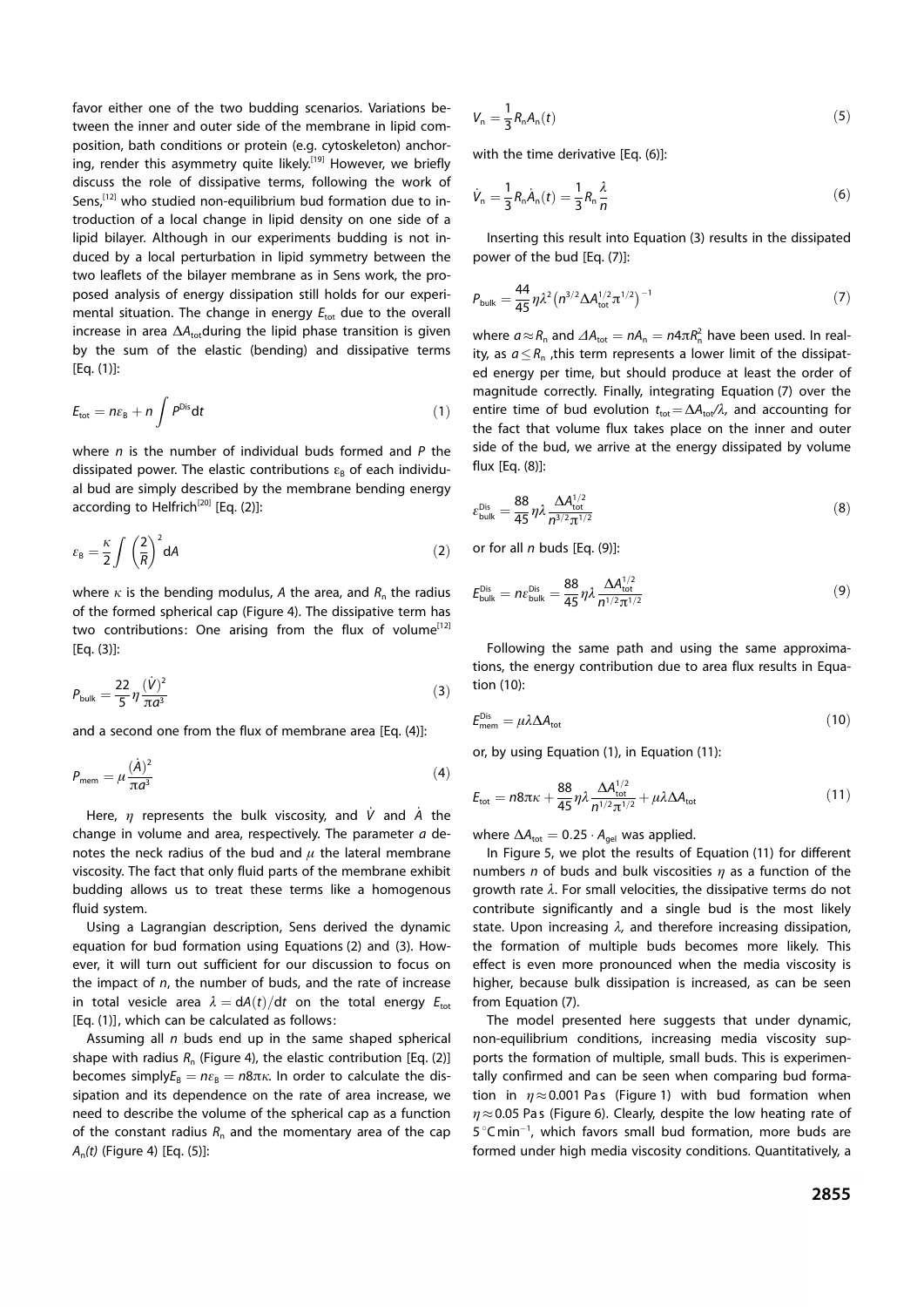

Figure 5. Plot of Equation (11) at different media viscosities and for different numbers of buds n. Changing the area per molecule at a rate above  $\approx$  10<sup>-10</sup> m<sup>2</sup>s<sup>-1</sup> leads to the formation of multiple buds to minimize energy dissipation. When the media viscosity is increased from 1 to 50 MPa s, the rate at which dissipation dominates the system is drastically decreased to about  $10^{-12}$  m<sup>2</sup>s<sup>-1</sup>.



 $15 \text{ µm}$ 

Figure 6. Bud formation is increased in a GUV of DMPC/DPPC under high media-viscosity (50 MPa s) conditions using a glucose polymer (Dextran 400, Sigma Aldrich, Germany). The rate of area increase was  $\lambda \approx 5.10^{-11}$  m<sup>2</sup>s<sup>-1</sup>. Apart from the formation of more individual buds, the bud size is decreased roughly to the limit of optical resolution.

transition width of  $\Delta T_{\mathrm{m}}\!\approx\!5\,^{\circ}\mathsf{C}$  (DMPC/DPPC) at a heating rate of 5 $^{\circ}$ Cmin<sup>-1</sup> leads to a rate of expansion  $\lambda \approx$  5 $\cdot$ 10<sup>-11</sup> m<sup>2</sup>s<sup>-</sup>1 as opposed to  $\lambda \approx 10^{-8} \text{ m}^2 \text{s}^{-1}$  for the low-viscosity experiment (Figure 1). Comparing  $\lambda$  for the high- and low-viscosity case to the model predictions (see Figure 5), we find that our simple non-equilibrium description correctly predicts the formation of multiple individual buds as in fact observed during our experiments. In this context, it is important to note that in biology, intracellular trafficking takes place under higher media viscosity. Kuimova et al. very recently reported a media viscosity around  $\eta \approx$  0.08 Pas in human ovarian cells,<sup>[21]</sup> a value very close to the viscosity used in our experiments.

## 2856

## 2.3. Relaxation

We consider fluid bud formation in a gel matrix as a non-equilibrium phenomenon, since a local perturbation can not relax within the membrane plane. The excess area due to the transition from gel to fluid phase must extend out of the vesicle's plane. However, as the melting progresses, the entire membrane becomes more fluid, and the vesicle is free to relax into its equilibrium state defined by the minimal bending energy<sup>[5]</sup> at a fixed area-to-volume ratio (reduced volume $\approx$  0.7). A typical relaxation process following non-equilibrium budding is shown in Figure 7. After a temperature jump, many buds arise on the surface of the vesicle. When melting is complete, the buds are re-absorbed into the membrane plane (see also Figure 1d–g) leading to a global change in the vesicles morphology defined by its minimal bending energy. Here, the vesicle relaxes into a spherocylindric shape as expected from a reduced volume of  $v_{\text{red}} \approx 0.7$  before leaving the focus of the objective.



 $30 \mu m$ 

Figure 7. After complete melting ( $\approx$  35 s), the buds start to reintegrate. Since the volume of the vesicle is constant, we arrive at a new area-tovolume ratio. The reduced volume in this case is  $v_{\text{red}} \approx 0.7$  (DPPC + T-Red at  $\lambda \approx 10^{-8}$  m<sup>2</sup>s<sup>-1</sup>).

In conclusion, we present experimental evidence for a thermodynamically driven non-equilibrium budding transition in single and multi-component GUVs undergoing a transition from the gel to the fluid phase. We were able to demonstrate that the immediate evolution of localized fluidlike buds in a gel-like matrix arises as a consequence of minimal dissipation and the local mechanical properties, and are not due to global changes in the lipid membrane. The corresponding timescales exceed the diffusion limit, thereby underlining the fact that this is a force-driven process.

By increasing the media viscosity to at least more relevant intracellular media conditions,[21] we demonstrate that our theoretical description is in good qualitative agreement with the rate of area perturbation necessary for non-equilibrium